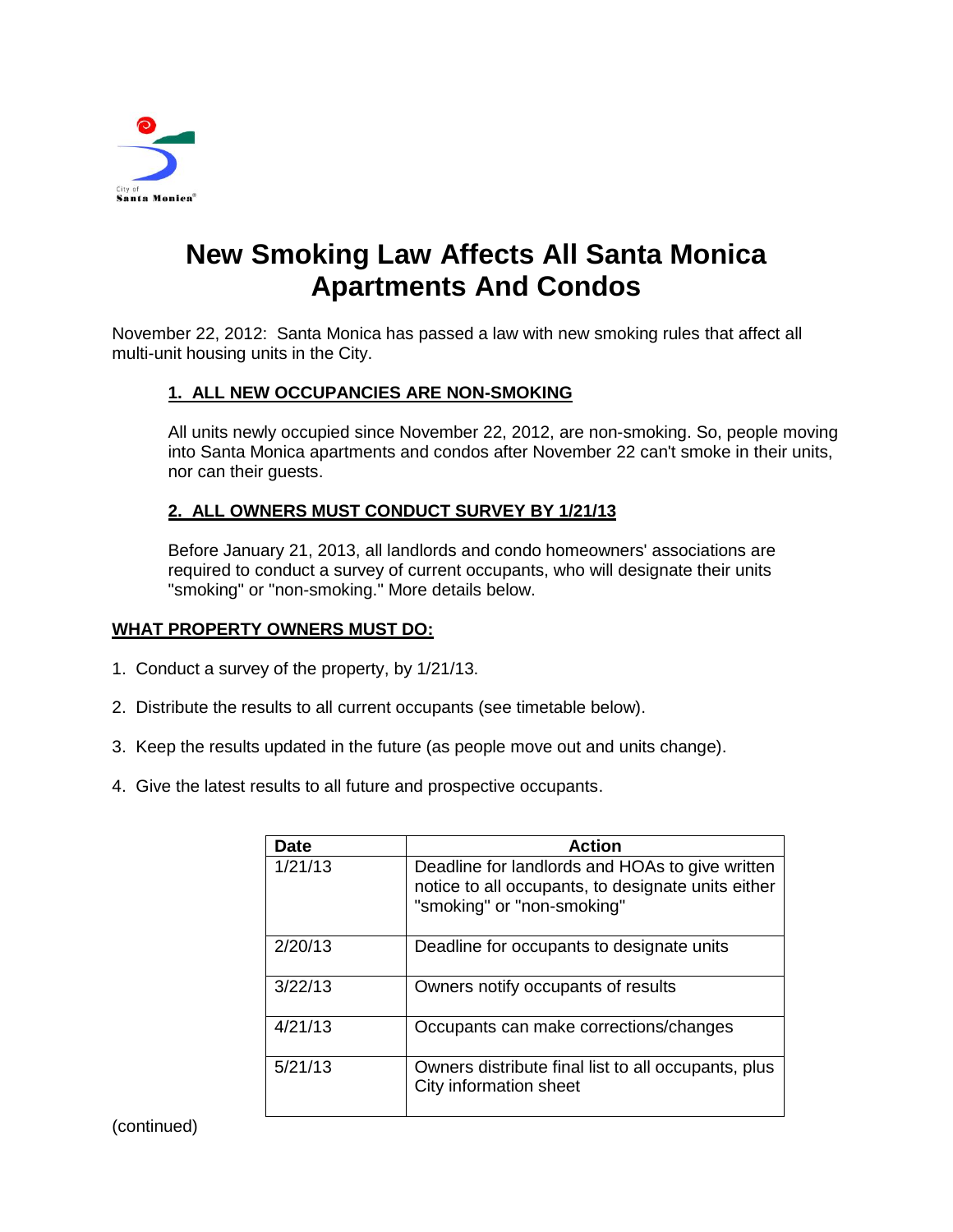# **MORE QUESTIONS ABOUT THE SURVEY**

#### **Q: Do owners have to give their final results to the City, or the Rent Control Board?** No.

They just need to distribute them to all occupants at the property, then keep the results updated and available for giving out in the future.

**Q: Is there a form owners can use for the survey?** Yes. Go to smconsumer.org. Or, any simple form can be used to record the designations.

**Q: What if a tenant refuses to answer the survey?** There is no penalty. Their unit remains "undesignated" on the final results. This means that smoking is still allowed in that unit.

**Q: What happens if a property owner refuses to conduct the initial survey and give out the required information?** The owner can be prosecuted for violating the Municipal Code.

**Q: What if a property is already smoke-free?** Then there is no need to do the survey.

#### **NO SMOKING IN "COMMON AREAS"**

Prior Santa Monica law already prohibits smoking in common areas at multi-unit properties.

#### **Q: What is considered a common area?**

1. All indoor and outdoor locations accessible to and usable by occupants of more than one unit; and

2. All outdoor locations within 25 feet of a door, window, or vent. (This includes most balconies and patios.)

**Q: What do building owners and condo HOAs have to do in common areas?** Post at least one conspicuous sign in the common area notifying residents of the law and the remedy.

**Q: Where can owners get a copy of the sign to post?** Go to smconsumer.org.

**Q: Can owners designate outdoor smoking areas?** This is optional. But any designated smoking area must:

- 1. Be at least 20 feet from any indoor area or play area;
- 2. Have a clearly marked perimeter;
- 3. Be clearly marked with signs; and
- 4. Be less than 1/4 of the total outdoor area of the property.

#### **VIOLATIONS AND ENFORCEMENT**

**Q: How is the law enforced?** Mainly through communication. If that fails, and a person keeps smoking in a non-smoking unit after getting a written notice, the person may be taken to small claims court and is liable to pay damages starting at \$100. Any person can enforce the law.

#### **Q: Are property owners required to enforce the law when someone violates it?** No.

(continued)